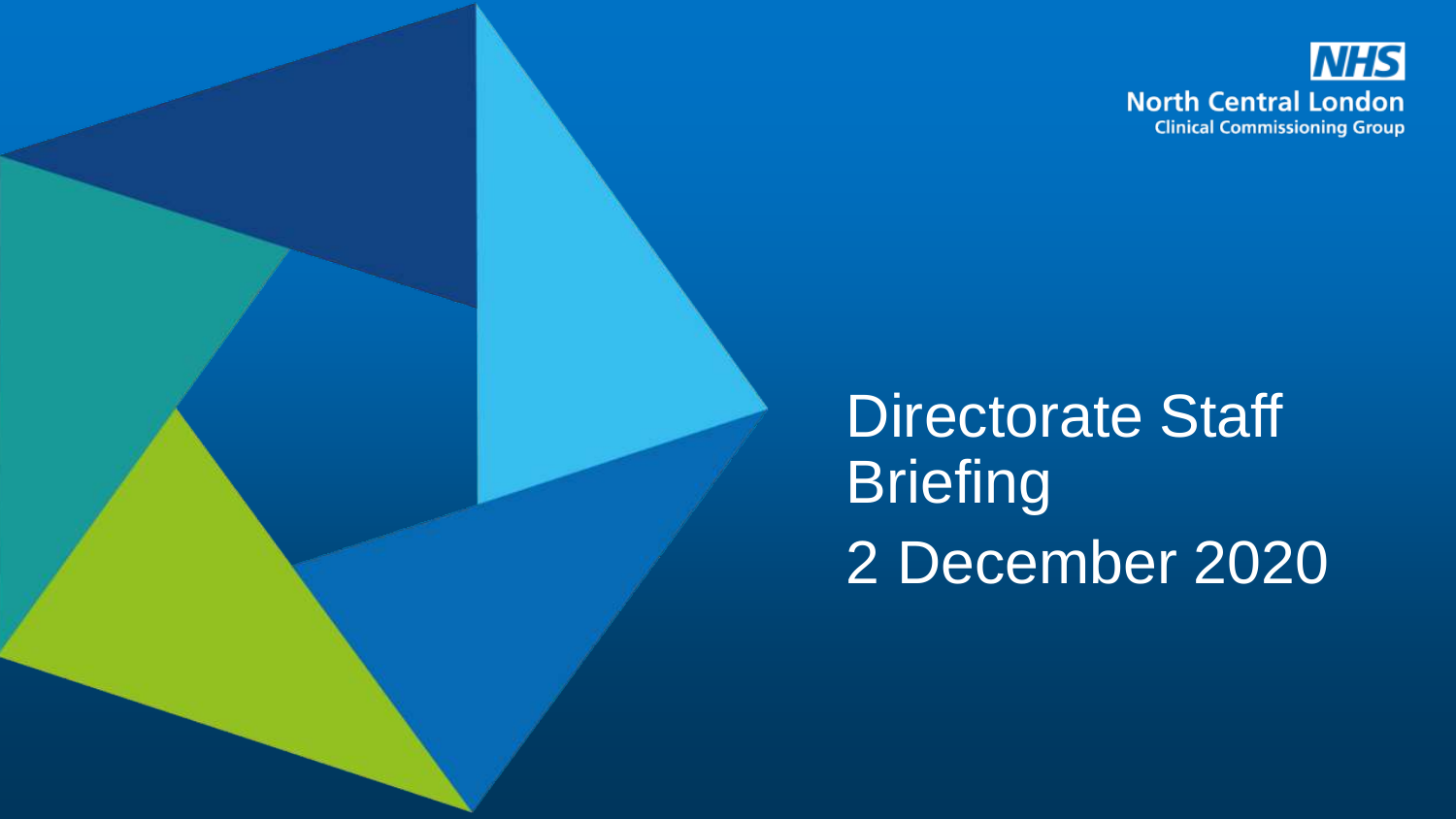#### In today's update. . .



- NHSE/I 'Integrating Care' publication & NCL CCG consultation
- Covid updates
	- Vaccine development and planning
	- Long Covid response
- CCG annual assessment results 2019/20
- HR updates

A reminder that, wherever possible, the slide deck is uploaded to the intranet staff briefings page in advance of the fortnightly Directorate briefings (usually 4pm the day before): <https://intranet.northcentrallondonccg.nhs.uk/working/staff-briefings.htm>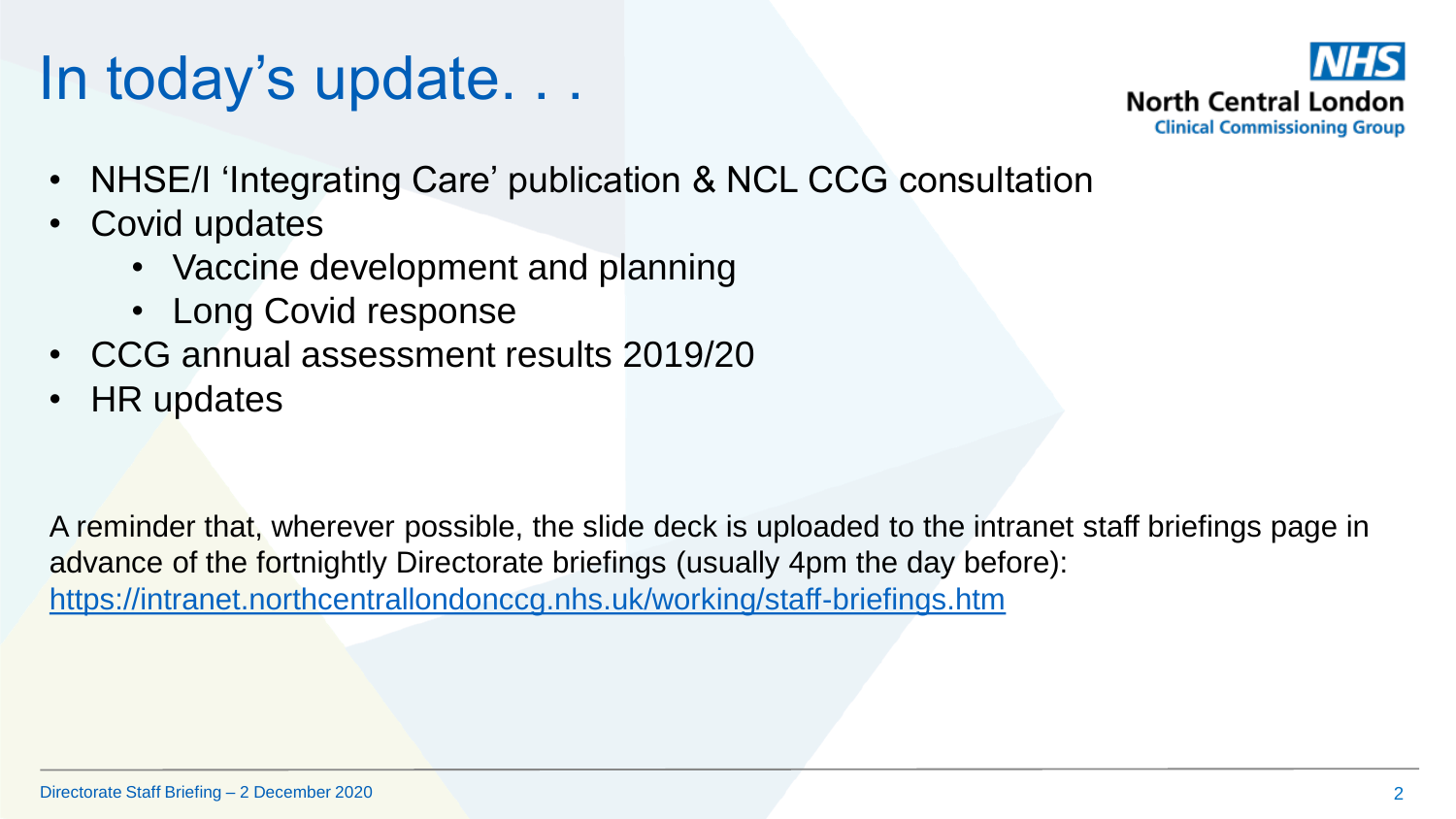

#### **NHSE/I** 'Integrating Care' paper and update on CCG consultation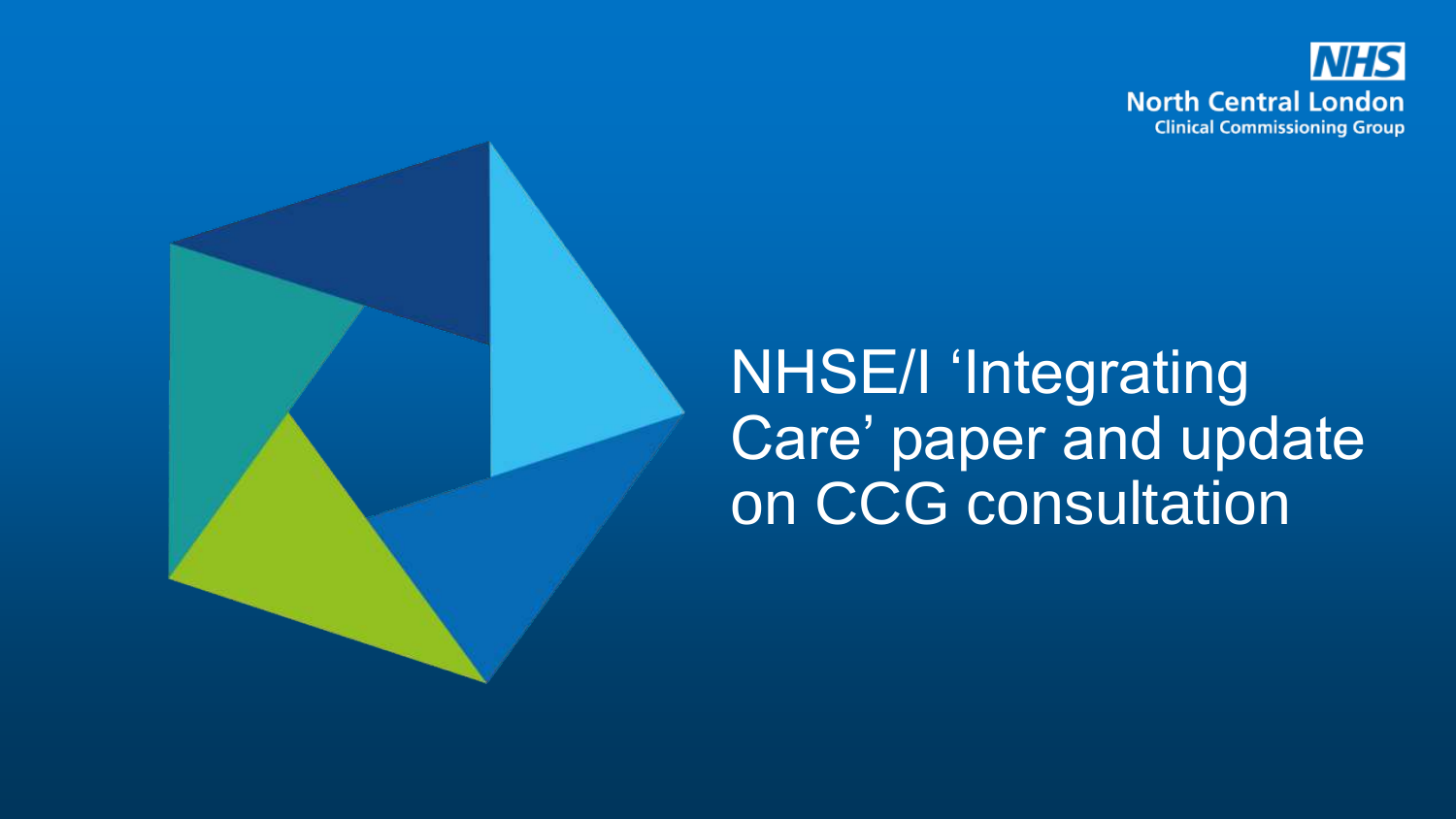# NHSE/I 'Integrating Care' publication



The NHSEI ['Integrating Care'](https://www.england.nhs.uk/wp-content/uploads/2020/11/261120-item-5-integrating-care-next-steps-for-integrated-care-systems.pdf) paper published last week builds on the roadmap set out in the NHS Long Term Plan (2019), towards health and care joined up locally around people's needs. It also sets out a renewed ambition for greater collaboration between partners in health and care systems and options for a firmer legislative basis for Integrated Care Systems.

Two options are set out in the NHSE/I paper – with a stronger case outlined in the paper for a fully integrated health system (Option 2):

#### *Option 1 – a statutory ICS Board / Joint Committee with an Accountable Officer*

*3.11. This option is closer to our original proposal. It would establish a mandatory, rather than voluntary, statutory ICS Board through the mechanism of a joint committee and enable NHS commissioners, providers and local authorities to take decisions collectively.*

#### *Option 2 – a statutory ICS body*

*3.18. In this option, ICSs would be established as NHS bodies partly by "repurposing" CCGs and would – among other duties – take on the commissioning functions of CCGs. Additional functions would be conferred and existing functions modified to produce a new framework of duties and powers.*

The indicative timescale for providing a statutory footing for Integrated Care Systems is from April 2022.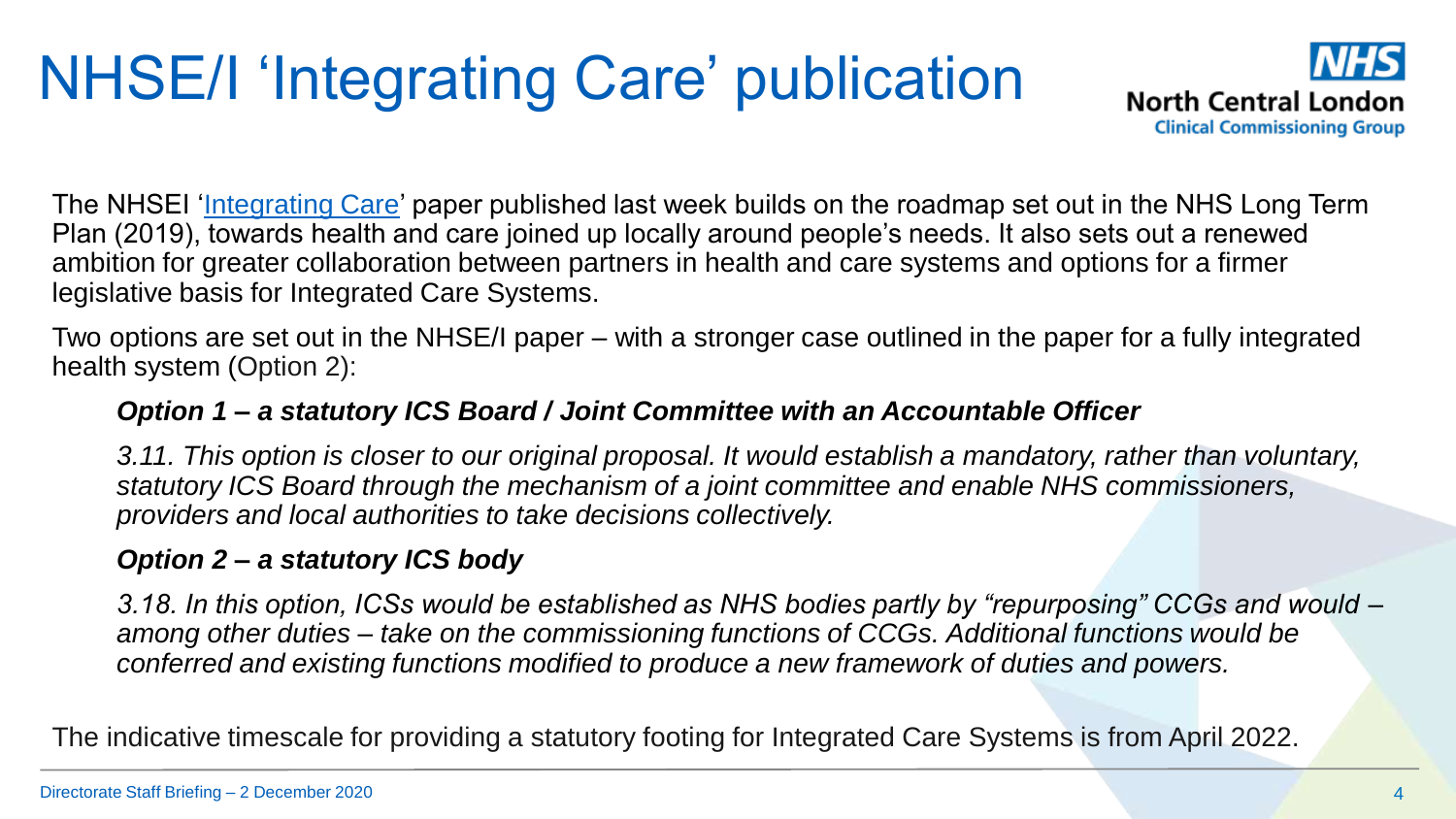# NHSE/I 'Integrating Care' publication



- Frances O'Callaghan, Accountable Officer, wrote to all staff last week regarding the publication.
- There is much in this document that is positive and its' ambitions closely reflect those of our NCL Integrated Care System, to deliver population health improvement and reduce inequalities through greater collaboration.
- The principles we are working to presently will remain at the heart of the North Central London system moving forward – such as developing population health management approaches, and building integrated care around 'place' with primary care at the centre. Your work across all of these areas is important and highly valued.
- It is also important to recognise that the proposal is not to abolish commissioning completely, but about reshaping CCG functions with more focus on strategic commissioning through systems and population health outcomes.
- However, the proposals do encompass future options for CCG statutory functions, and the requirement for the organisational form of CCGs to evolve. This may include moving some commissioning functions into new bodies.
- Clinical Commissioning Groups have the opportunity to feedback on the proposals set out in this document by early January. EMT will share our thinking with staff over the next month.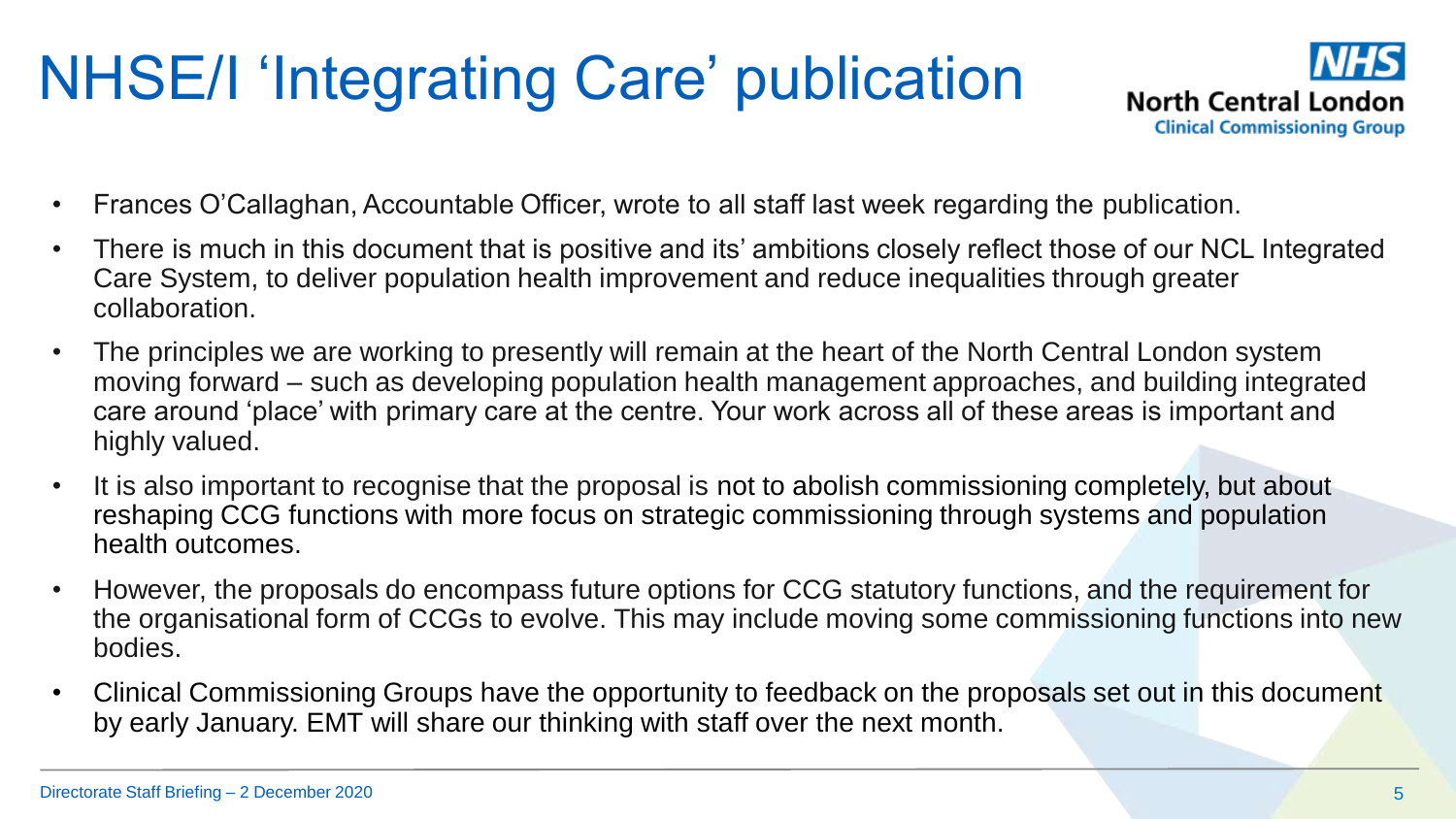### CCG consultation

- The aim of the CCG consultation, due to start in January, was to shape our organisation to deliver against a long-term vision for NCL CCG. This was a continuation of our journey towards strategic commissioning as part of the NCL ICS.
- However, given that significant changes to CCG statutory functions and organisational form which may include moving some functions into new bodies – are now being considered at a national level, the Executive Management Team has decided not to proceed with the planned CCG consultation.
- In order to ensure stability of service delivery and the business continuity required to deliver our CCG priorities in the immediate term, we will still need to re-align our workforce to Executive Management Team portfolios. This re-alignment will not result in any redundancies.
- Over the coming weeks we will look at how best we can achieve this with minimal change and disruption for staff.
- Further information and details will be provided to staff in the New Year.

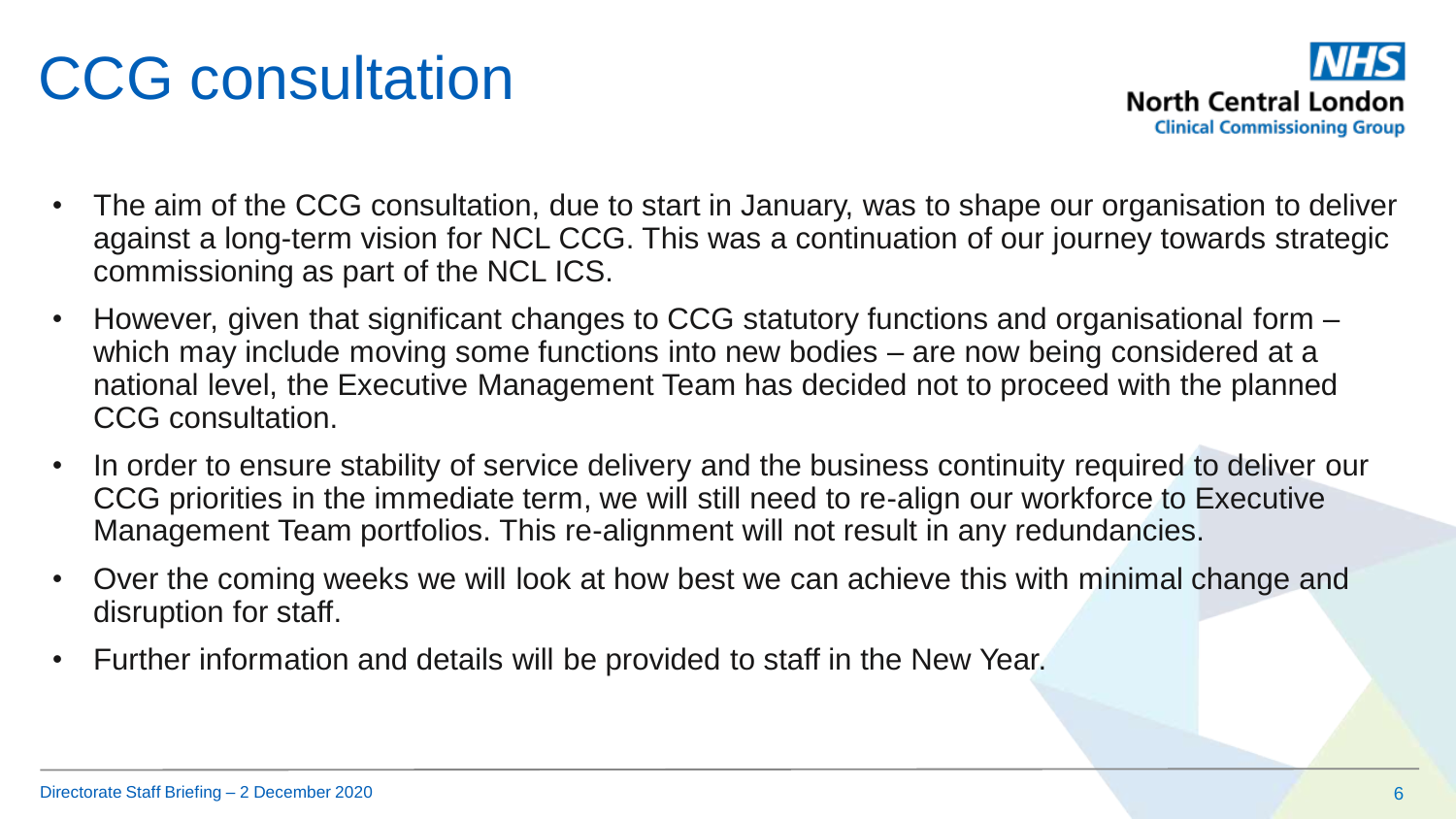#### Future system integration



- The priority, as set out in the NHSE/I document, will be the "continuation of the good work being carried out by the current group of staff and promoting best practice in engaging, consulting and supporting the workforce during a carefully planned transition, minimising disruption to staff."
- NHSE/I have set out the following commitments in their proposal:
	- o not to make significant changes to roles below the most senior leadership roles before the end of March 2022;
	- $\circ$  to minimise impact of organisational change on current staff by focusing on continuation of existing good work through the transition and not amending terms and conditions; and
	- $\circ$  offer opportunities for continued employment up to March 2022 for all those who wish to play a part in the future.
- We understand that staff may have immediate questions, some of which we may not be able to answer at this point in time. The Executive Management Team is committed to providing as much clarity and detail as possible as we move forward over coming months.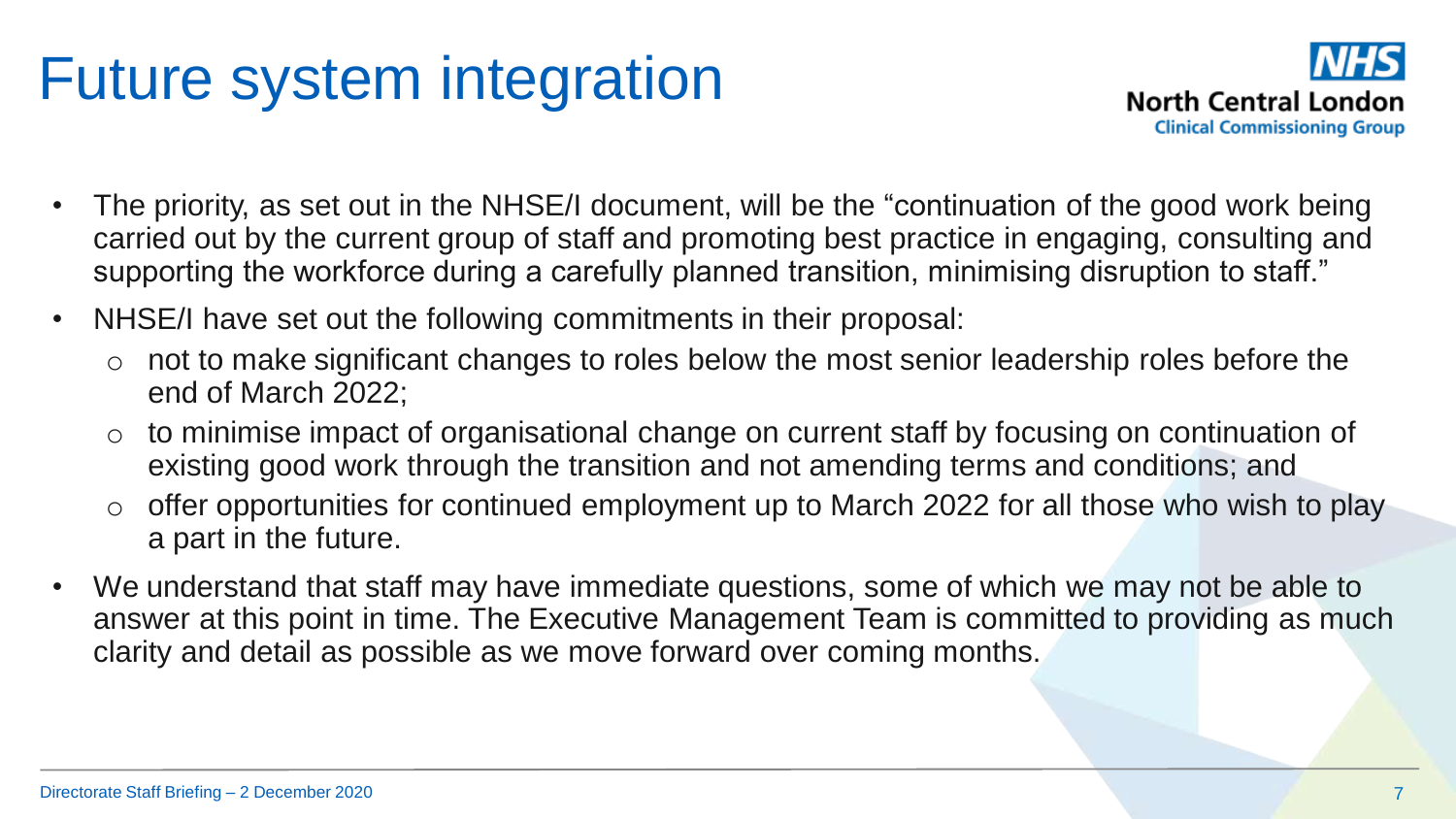# Our commitment to you



- We recognise this will mean an ongoing period of change, following an already difficult year.
- We want to assure you that we are committed to minimising disruption and anxiety for staff.
- We will carefully consider what future changes related to the wider NHS direction of travel mean for our staff, and are fully committed to supporting everyone through this period of transition.
- Staff are encouraged to discuss what support they would find most helpful during this time with their line managers and Directors.
- We would also like to thank everyone for their hard word and dedication.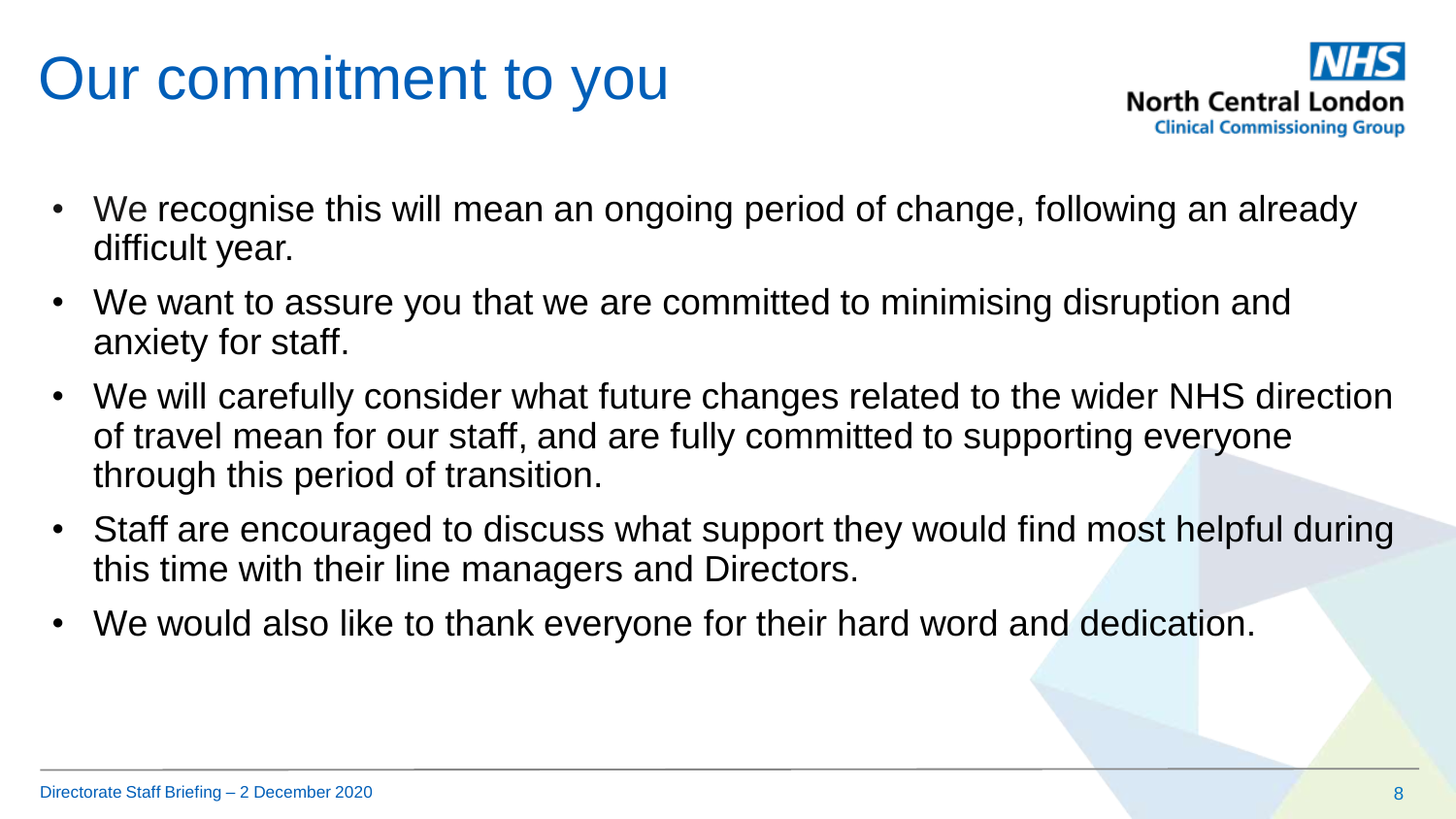

### COVID-19 update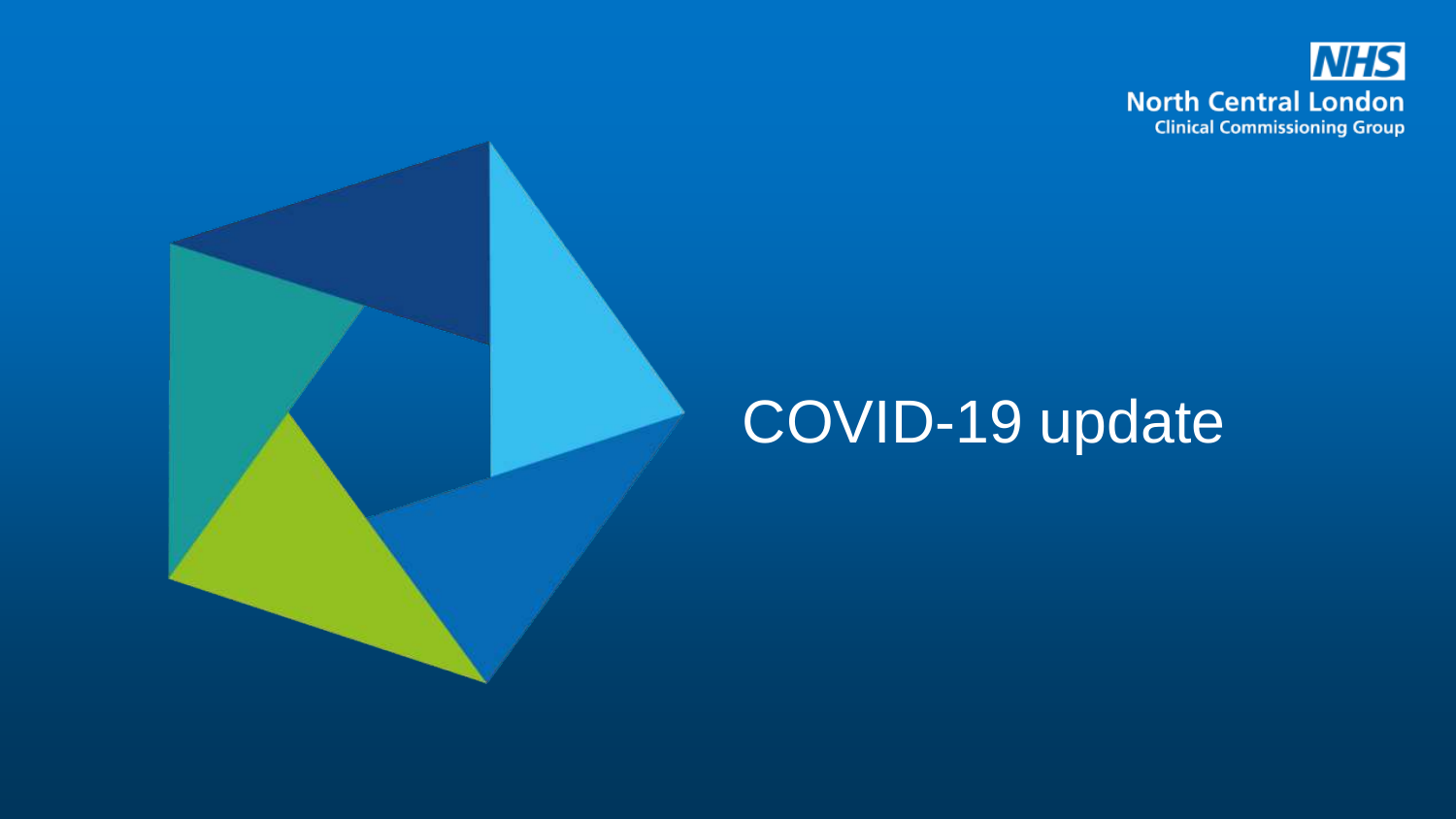### COVID-19 vaccines



- Significant work is currently being undertaken across North Central London and indeed the country – to prepare to start delivering vaccines.
- We know that if each resident needed two injections, this would mean over 1.6 million vaccinations in North Central London alone.
- This will need a huge system effort, with all partners playing a role in the delivery.
- It is however important to note that at present, there are not yet any vaccinations that have been approved by the MHRA for safe, effective use.
- The two vaccines we currently expect to have available first that have been submitted for MHRA approval – are those developed by Pfizer and BioNTech and Oxford University and AstraZeneca.
- Should MHRA approve these, we are now in a position in North Central London to start delivering these rapidly.
- This is due to a tremendous team effort across our partners.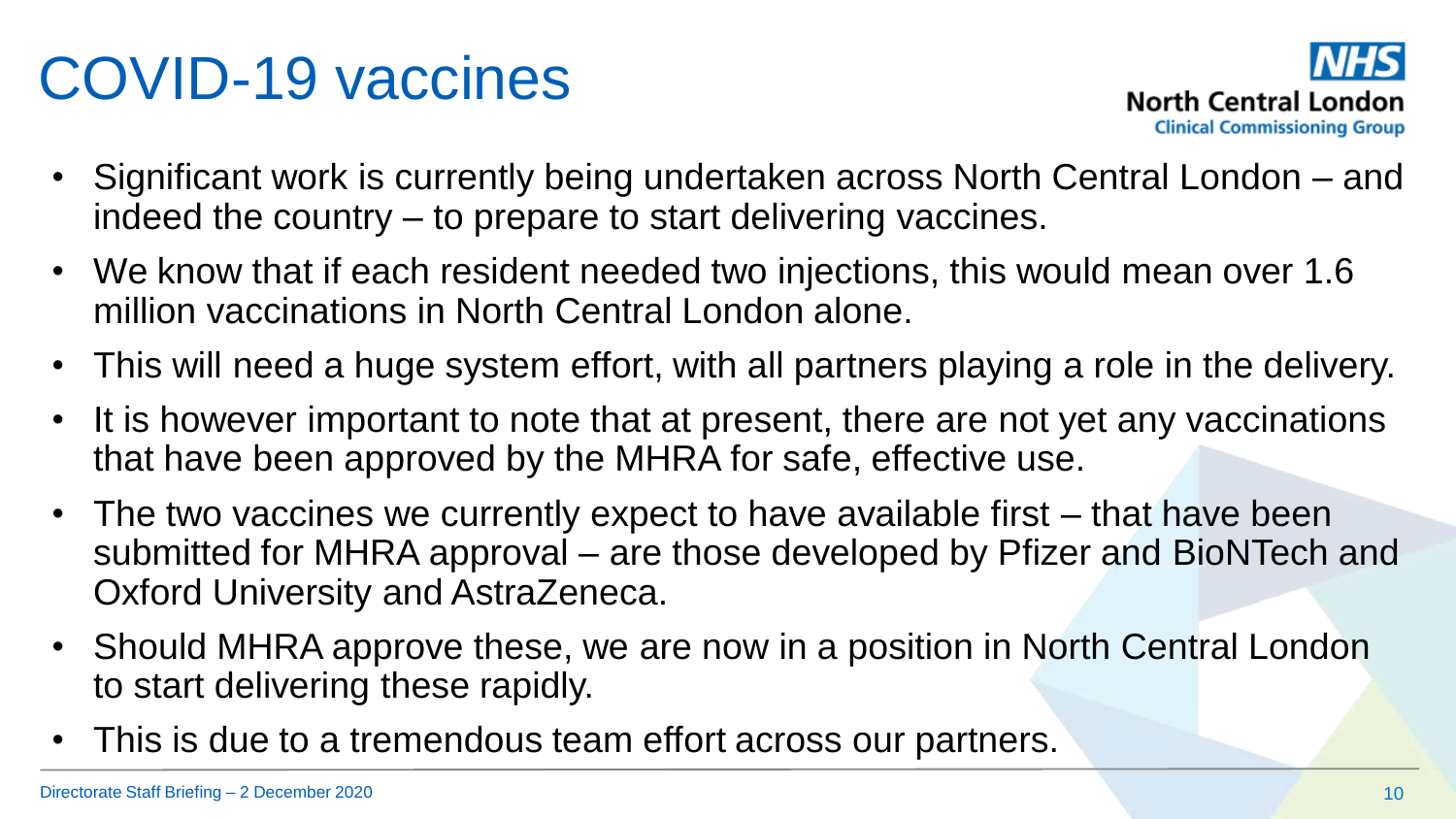#### Large vaccination sites



- There are two types of large vaccination sites planned in NCL hospital sites and standalone temporary sites.
- Each hospital in NCL will have an area that will primarily be used to vaccinate NHS and social care staff
- We are also working towards having three additional sites in NCL ready to 'stand up' as soon as a vaccine is approved.
- Several further sites across the boroughs will also come online in the new year.
- We have been told that the Pfizer/BioNTech vaccine will come in batches of 975, need to be stored at approximately -80°C and has limits on the number of times it can be moved.
- As such, the large sites will be best placed to utilise any supply of this vaccine once approved.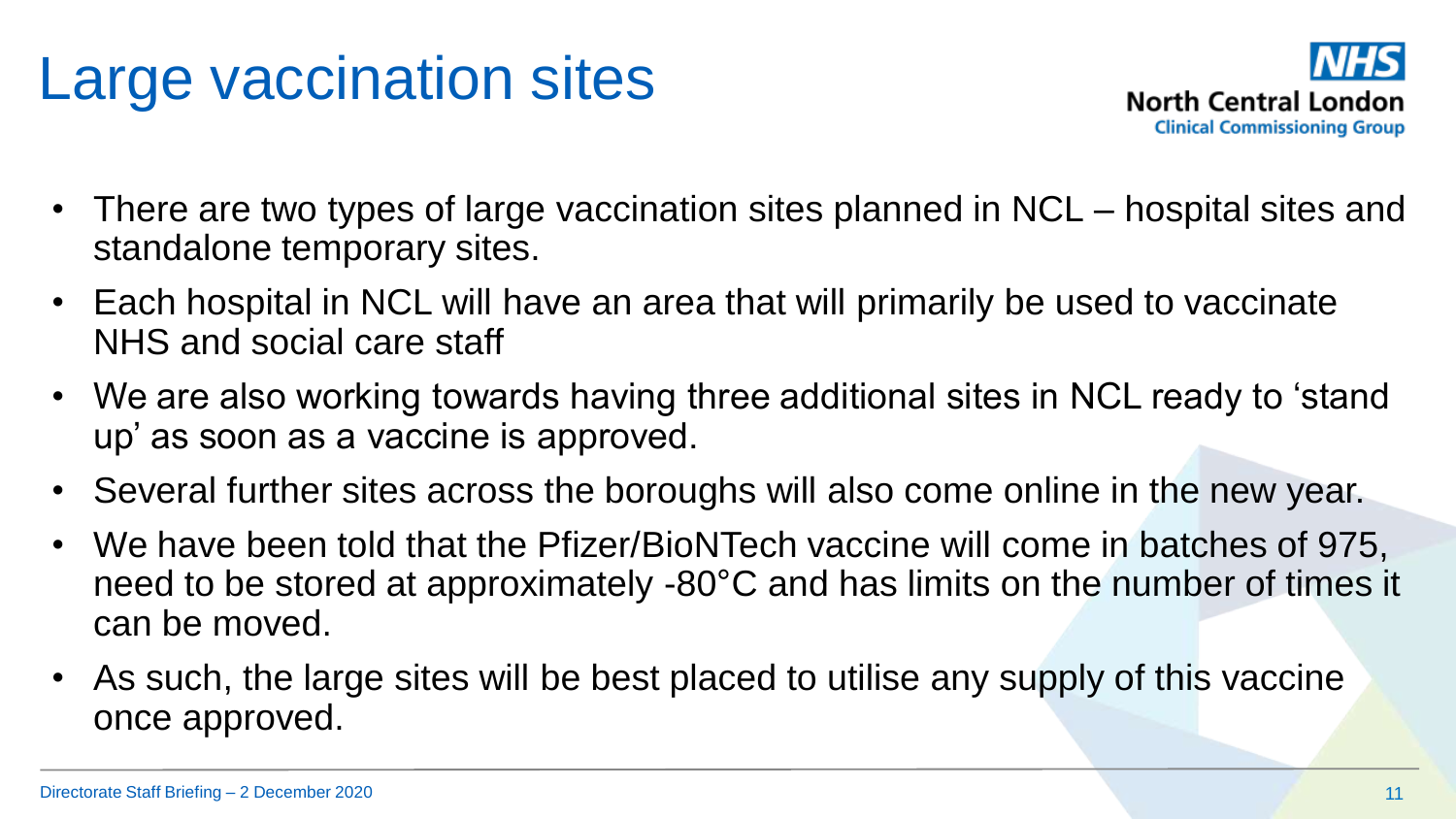#### Primary care vaccinations



- Groups of practices are coming together to to pool resources and ensure as many residents can be vaccinated as quickly as possible – when an approved vaccine is made available.
- 11 of these sites have been approved by NHS England to deliver vaccinations to residents. These are:

| <b>Borough</b>   | <b>Site name</b>                            |  |  |
|------------------|---------------------------------------------|--|--|
| <b>Barnet</b>    | <b>Wentworth Medical practice</b>           |  |  |
| <b>Barnet</b>    | <b>Temple Fortune Health Centre</b>         |  |  |
| Camden           | <b>Belsize Priory</b>                       |  |  |
| Camden           | <b>Bloomsbury Surgery</b>                   |  |  |
| <b>Enfield</b>   | <b>Evergreen Primary Care Centre</b>        |  |  |
| <b>Enfield</b>   | <b>Carlton House</b>                        |  |  |
| <b>Enfield</b>   | <b>Winchmore Hill practice</b>              |  |  |
| <b>Haringey</b>  | <b>Bounds Green Group Practice</b>          |  |  |
| <b>Haringey</b>  | Lordship Lane / Morris House Group Practice |  |  |
| <b>Islington</b> | <b>Hanley Primary Care Centre</b>           |  |  |
| <b>Islington</b> | <b>Bingfield Primary Care Centre</b>        |  |  |
|                  |                                             |  |  |

• Community pharmacy will also play an important role in delivery of the vaccines, and NHS E [published a letter for community pharmacy](https://www.england.nhs.uk/coronavirus/wp-content/uploads/sites/52/2020/11/C0912-urgent-preparing-for-community-pharmacy-to-contribute-to-a-potential-covid-19-19-vaccination-programme-2.pdf) on Friday. We are working with pharmacy colleagues to develop the plans in this area.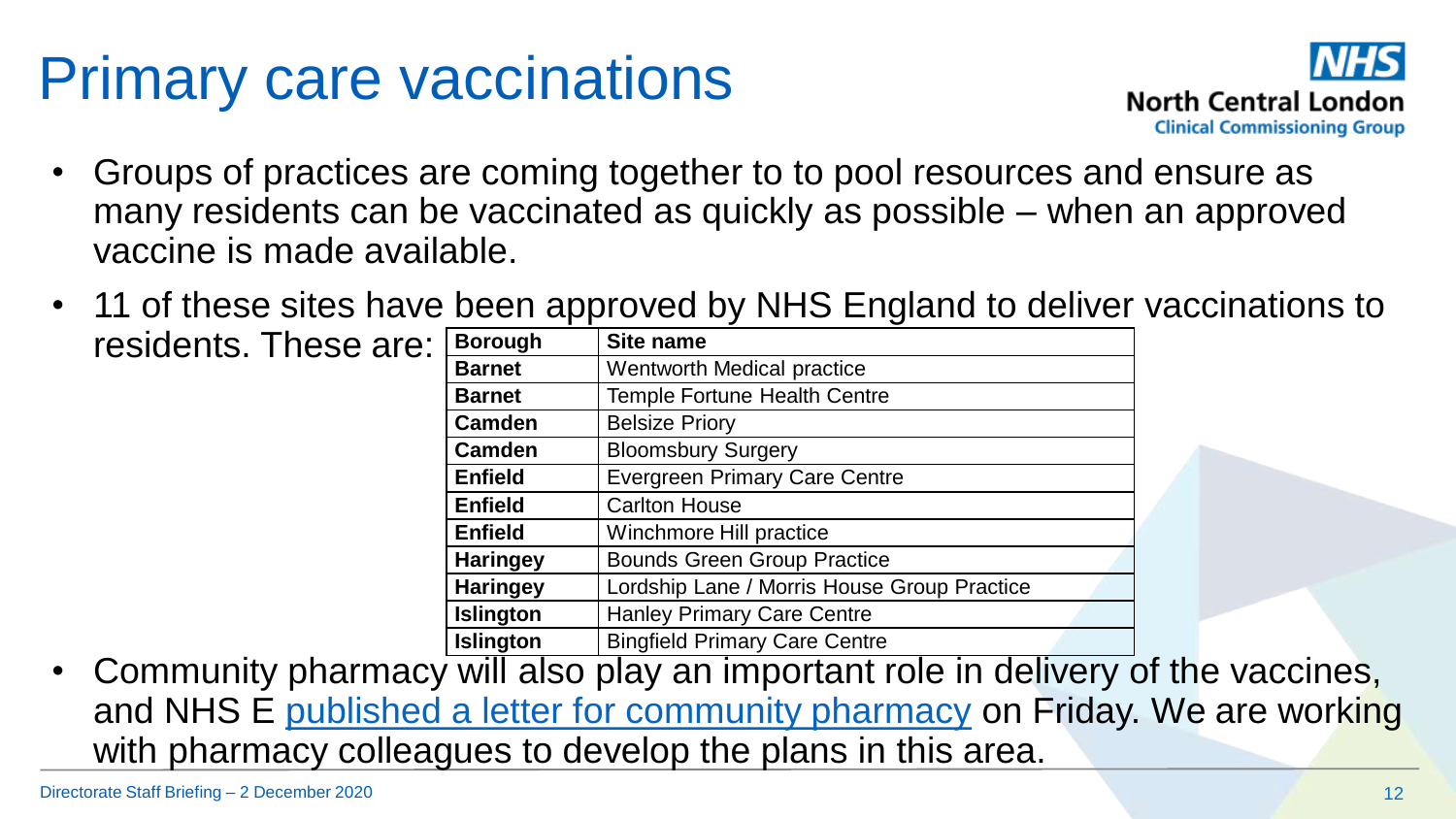#### Vaccinating care home residents and staff



- Care home residents and staff remain a priority for receiving the vaccine as soon as possible. Community providers will lead on the delivery in each borough in roving teams working closely with primary care and local authorities in each borough
- The Pfizer vaccine characteristics mean this is unsuitable transporting to care homes in this roving model therefore we are planning for the roving model to use the Oxford University and AstraZeneca vaccine which the national team indicate will be available from January.
- We are also working with partners to consider what other options we have to roll out to care home residents as quickly and safely as possible.
- We are working with local authorities to explore care home staff also having the option to access the Pfizer vaccine via the hubs where this is safe to do so.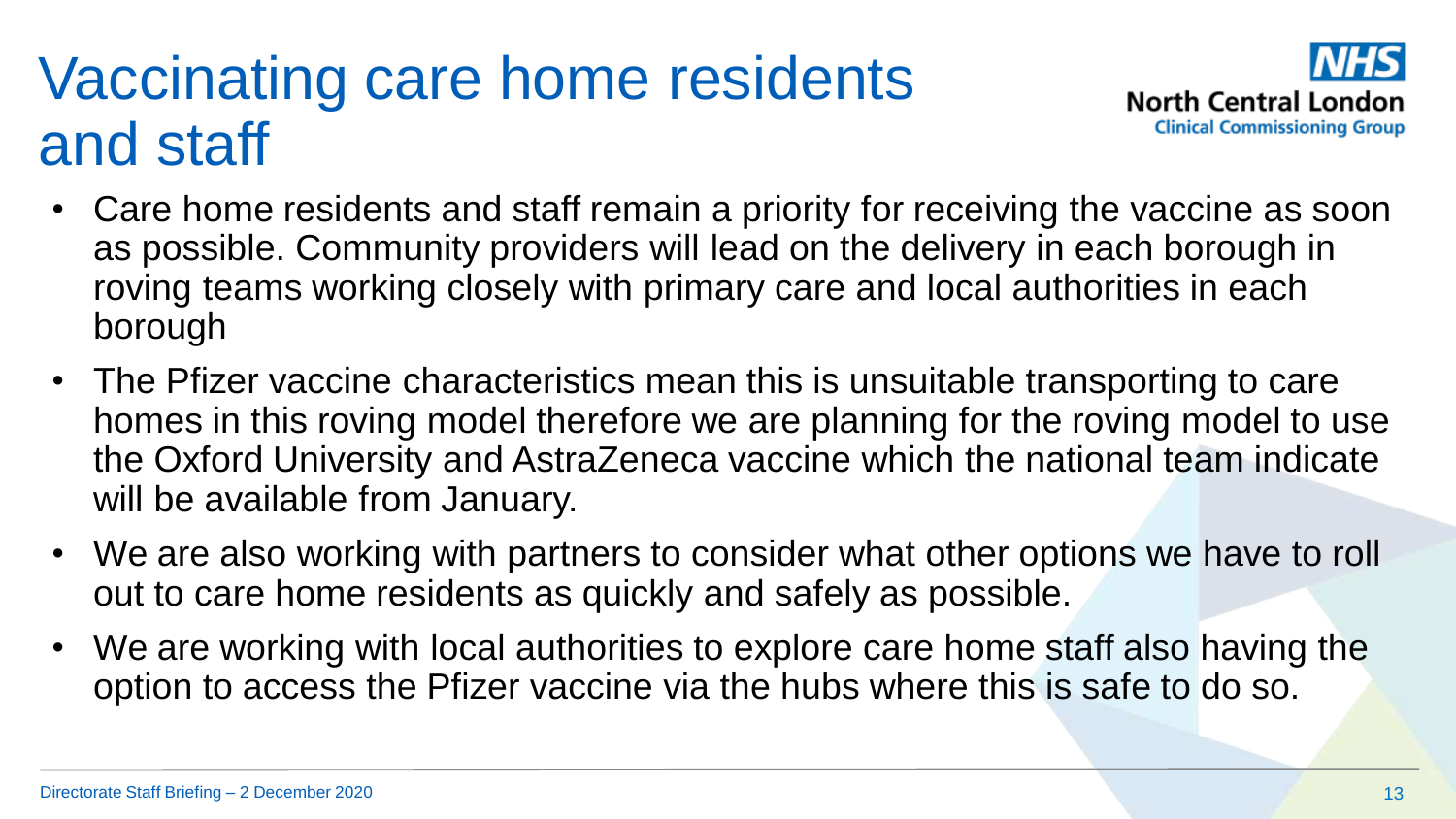• We will be promoting this recruitment widely – if you or anyone you know might be interested in helping deliver the extensive vaccination programme, please visit

• We are looking for people to fill vaccinator roles but also administrative roles.

• A vitally important aspect of our ability to deliver vaccinations to our population is

• NHS England is leading the communications campaign to make sure that when

vaccinations are available, they can be quickly delivered to those most at risk.

We will of course be supporting this locally and expecting the first materials to

the following websites for more information:

a requirement to recruit approximately 2,000 staff.

- **[Bank Partners website](https://mail.bankpartners.co.uk/p/4RWU-4KY/vaccinatorsadminnlp) administrative support and vaccinators**
- **[Bank Partners website –](https://mail.bankpartners.co.uk/p/4RWU-4L9/vaccinatorsrhcpnlp) clinical support**
- [Proud to Care website](https://www.proudtocarenorthlondon.org.uk/home)

come through this week.

**Communications** 

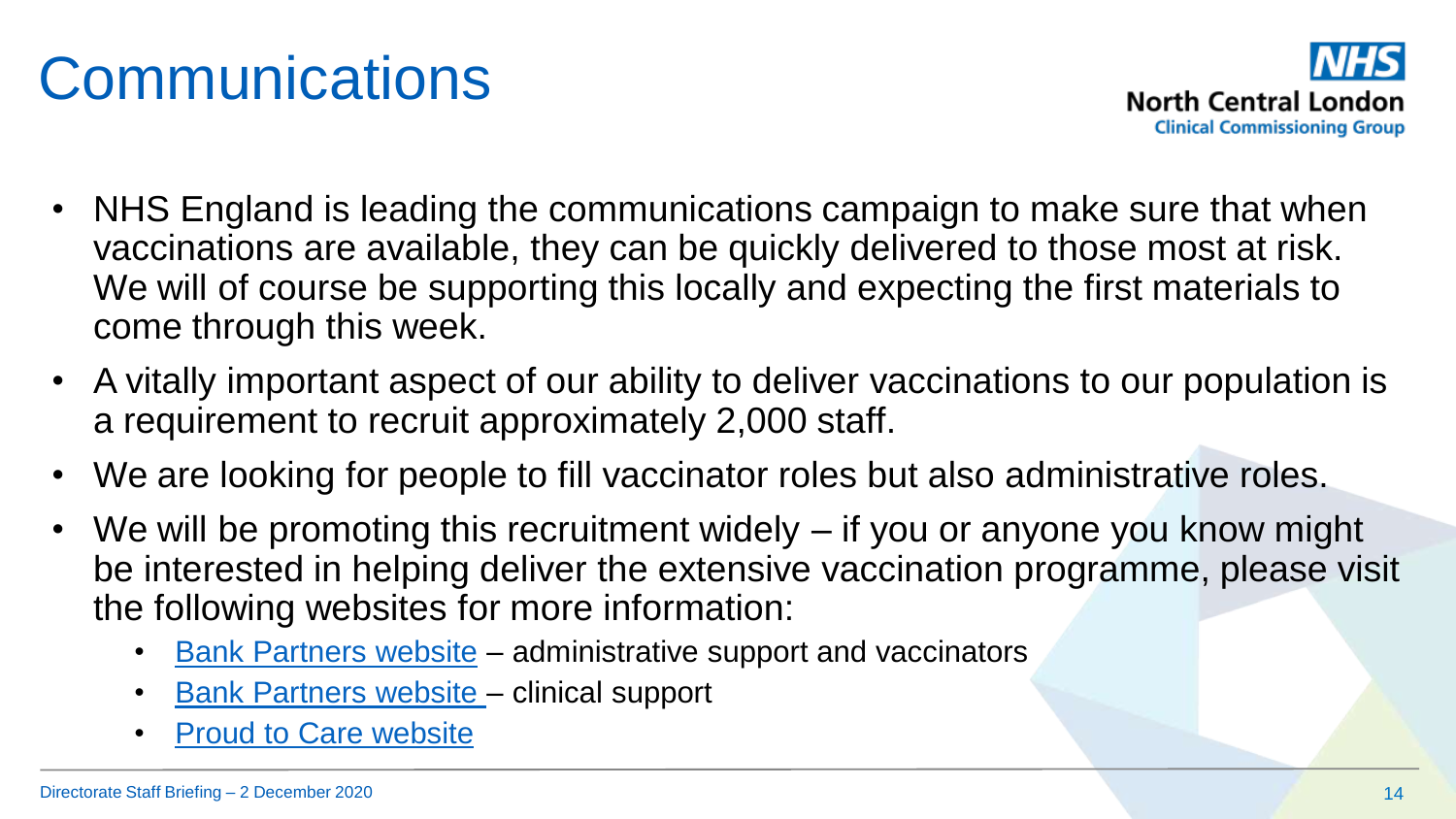# Developing post-Covid syndrome pathways



- Supporting people to recover from Covid-19 is a priority for the health and care system in NCL.
- We are currently working with partners across the system to mobilise post-Covid syndrome (or Long Covid) pathways to meet the needs of people with symptoms of Long Covid.
- This has been designed with input from clinicians from across the health system, including General Practice, mental health services, hospitals and community rehabilitation providers.
- The pathway will cover everything from the identification of symptoms of Long Covid, the investigations and assessments patients with suspected Long Covid will need, through to attendance at clinics and referral to specialist rehabilitation for those who need it.
- Patients' mental health and social care needs will also be overseen as part of this pathway.
- Many of the services needed to deliver the pathway already exist in each borough, and though they may differ in scope and availability, hospitals are already running post-Covid clinics in many areas.
- The focus is to make sure there will be a consistent offer for all patients in NCL, so everyone receives the highest quality care based on latest clinical evidence, and that everyone who needs to be seen in a post-Covid clinic is identified and referred to one.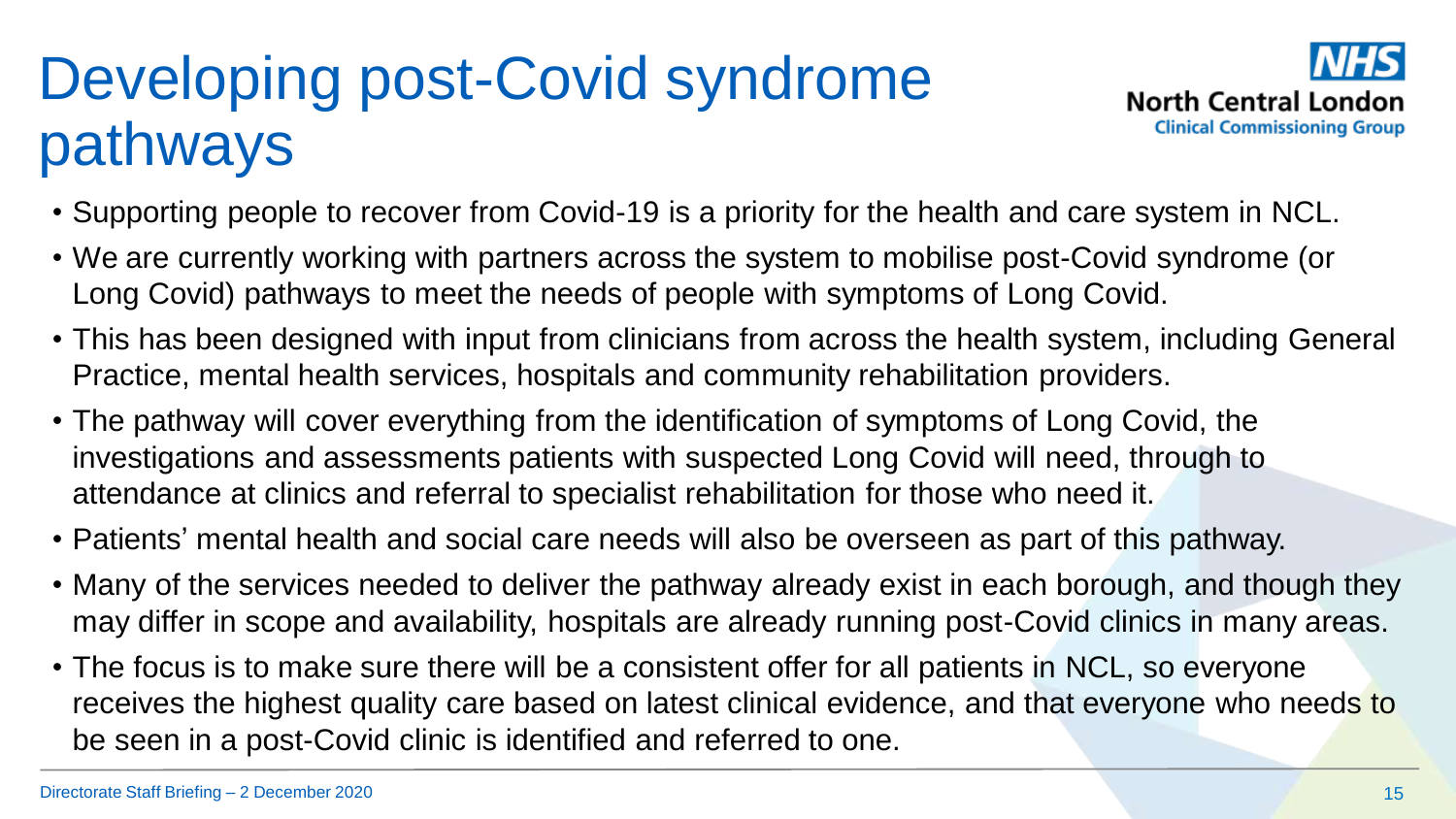# Developing post-Covid syndrome pathways



- A post-Covid syndrome task and finish group has been formed for the system to mobilise the pathway and report progress updates to NCL's Clinical Advisory Group and to our Local Care Forum. The key areas of work for this group are:
	- Modelling current demand for post-Covid syndrome services in each borough, based on available public health and hospital datasets.
	- $\checkmark$  Rollout of a standard approach to managing post-Covid syndrome in primary care, advising on assessment, investigations and symptom management.
	- $\checkmark$  Development of a local care post-Covid multi-disciplinary team who will pick up complex cases either through primary care or hospital discharge and oversee their care planning and treatment.
	- $\checkmark$  Engagement with acute providers to design a standardise advice and guidance offer to primary care and community services and to consult on delivery models for post-Covid clinics.
	- Work with community providers, led by Central North West London NHS Trust on a safe and standardised rehabilitation offer in all boroughs.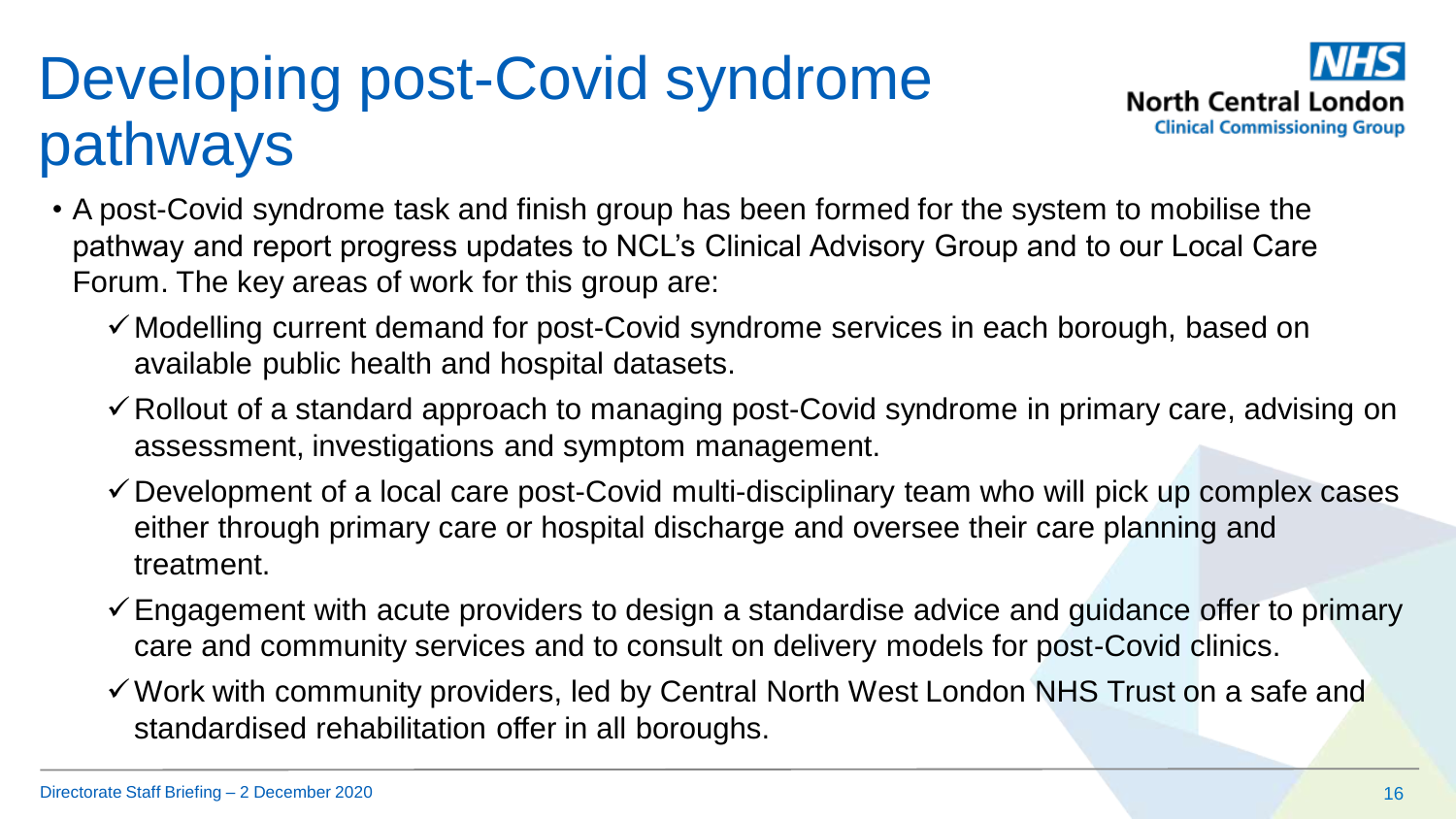# Developing post-Covid syndrome pathways



- NHS England and Improvement have recently published national guidance on post-Covid clinics which we are incorporating into our standard operating procedures for the post-Covid Syndrome pathway.
- We will report our plans for post-Covid clinics to them as a condition of receiving future post-Covid syndrome funding as a system.
- They will be monitoring delivery of the services through agreed service outcomes.
- As our understanding of PCS is still rapidly evolving we do not yet have data on expected prevalence within NCL but are working with public health to understand what the potential need for these pathways might be, and to ensure that patient care is provided equitably.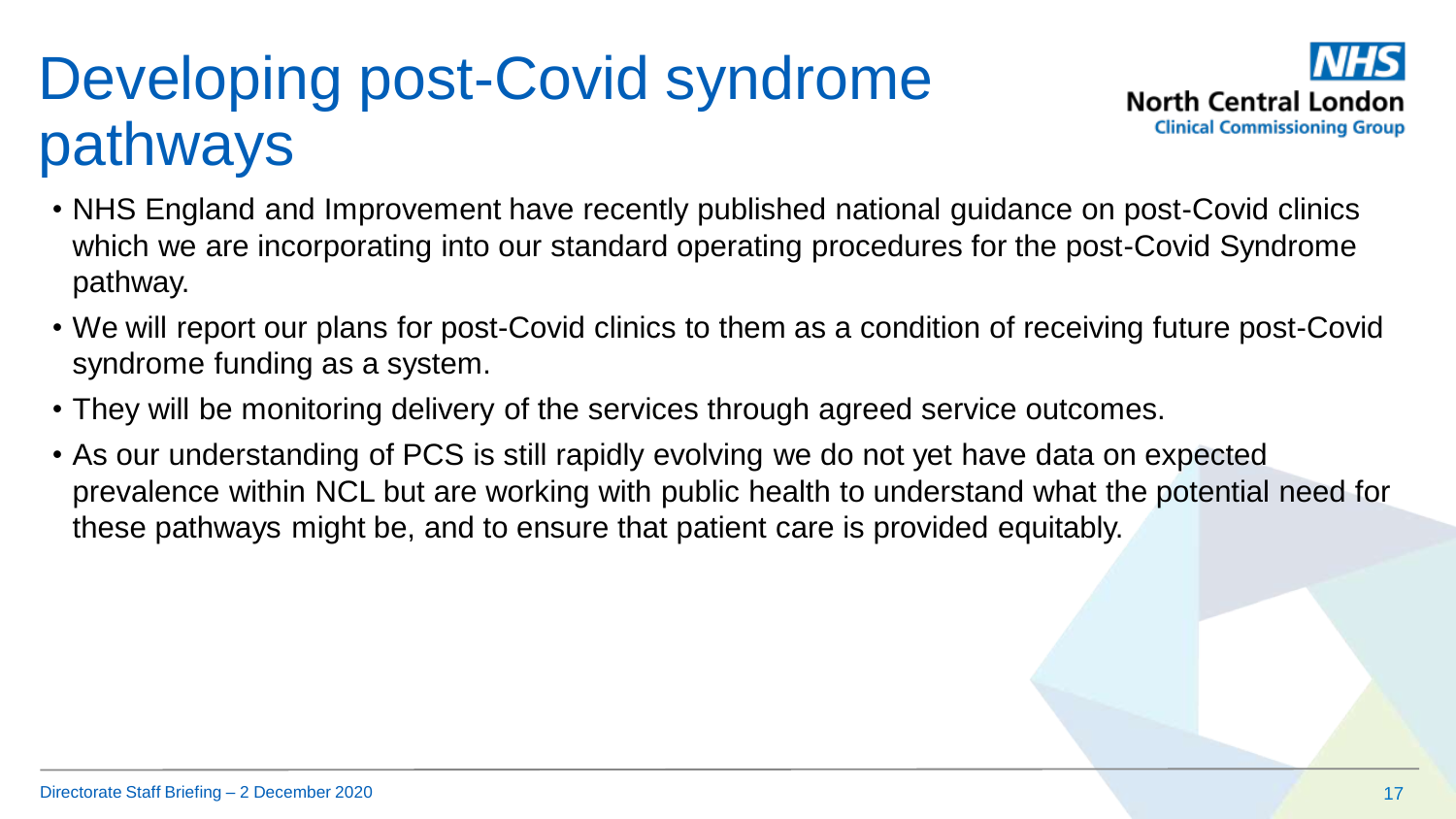



CCG annual assessment results 2019/20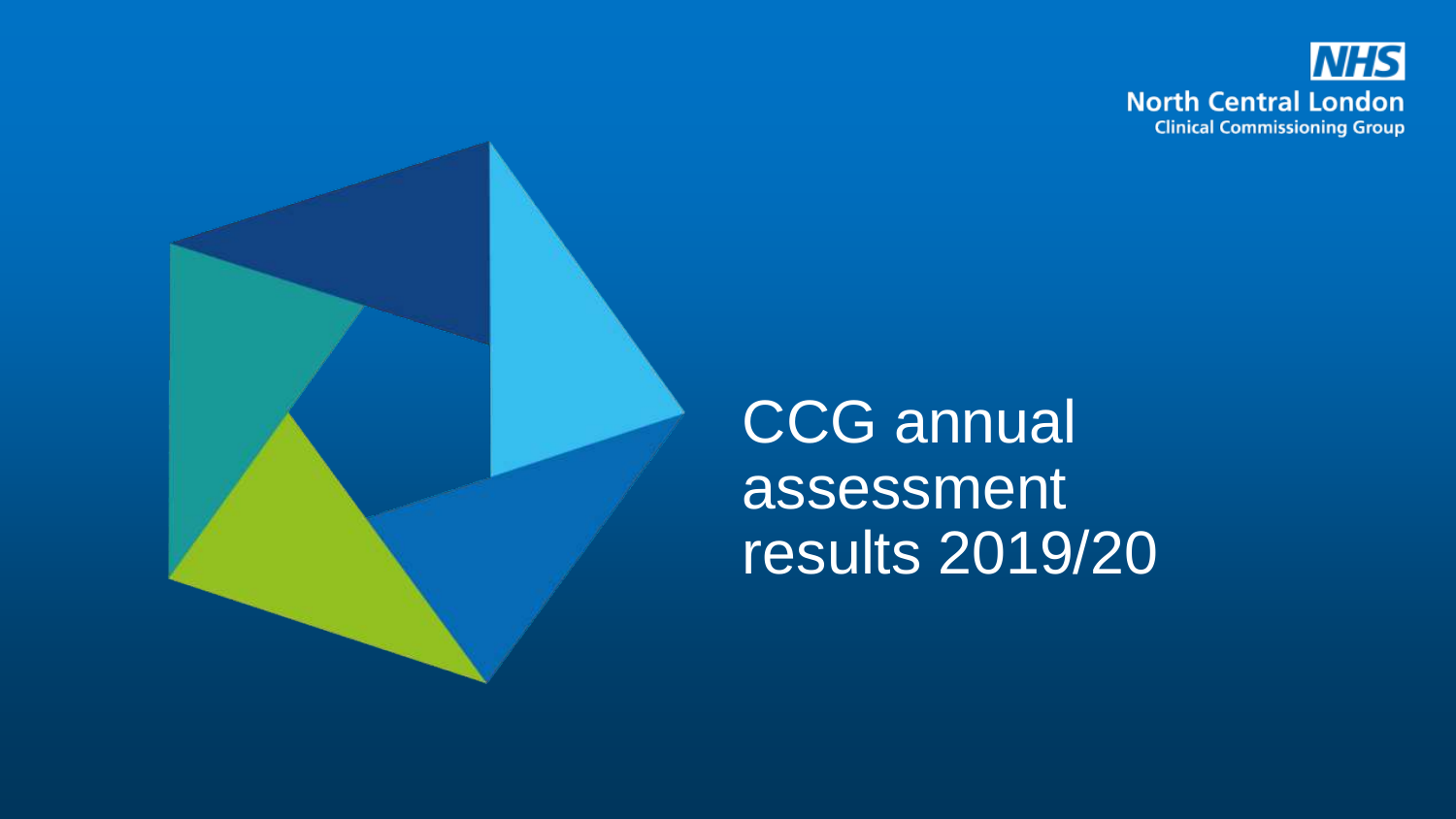#### CCG annual assessment results



- NHS England has published CCG annual assessment ratings for 2019/20 as part of its statutory oversight duties. The ratings for the five NCL CCGs are set out below alongside ratings for the previous two years.
- Ratings for four of the five legacy CCGs remained unchanged over the period with Camden CCG's rating declining due to in-year financial performance challenges which accounts for 25% of the overall assessment score.

| <b>CCG</b>       | 2017/18                     | 2018/19                     | 2019/20                     |
|------------------|-----------------------------|-----------------------------|-----------------------------|
| <b>Barnet</b>    | <b>Requires Improvement</b> | <b>Requires Improvement</b> | <b>Requires Improvement</b> |
| <b>Camden</b>    | Good                        | Good                        | <b>Requires Improvement</b> |
| <b>Enfield</b>   | <b>Requires Improvement</b> | <b>Requires Improvement</b> | <b>Requires Improvement</b> |
| <b>Haringey</b>  | <b>Requires Improvement</b> | <b>Requires Improvement</b> | <b>Requires Improvement</b> |
| <b>Islington</b> | Good                        | Good                        | Good                        |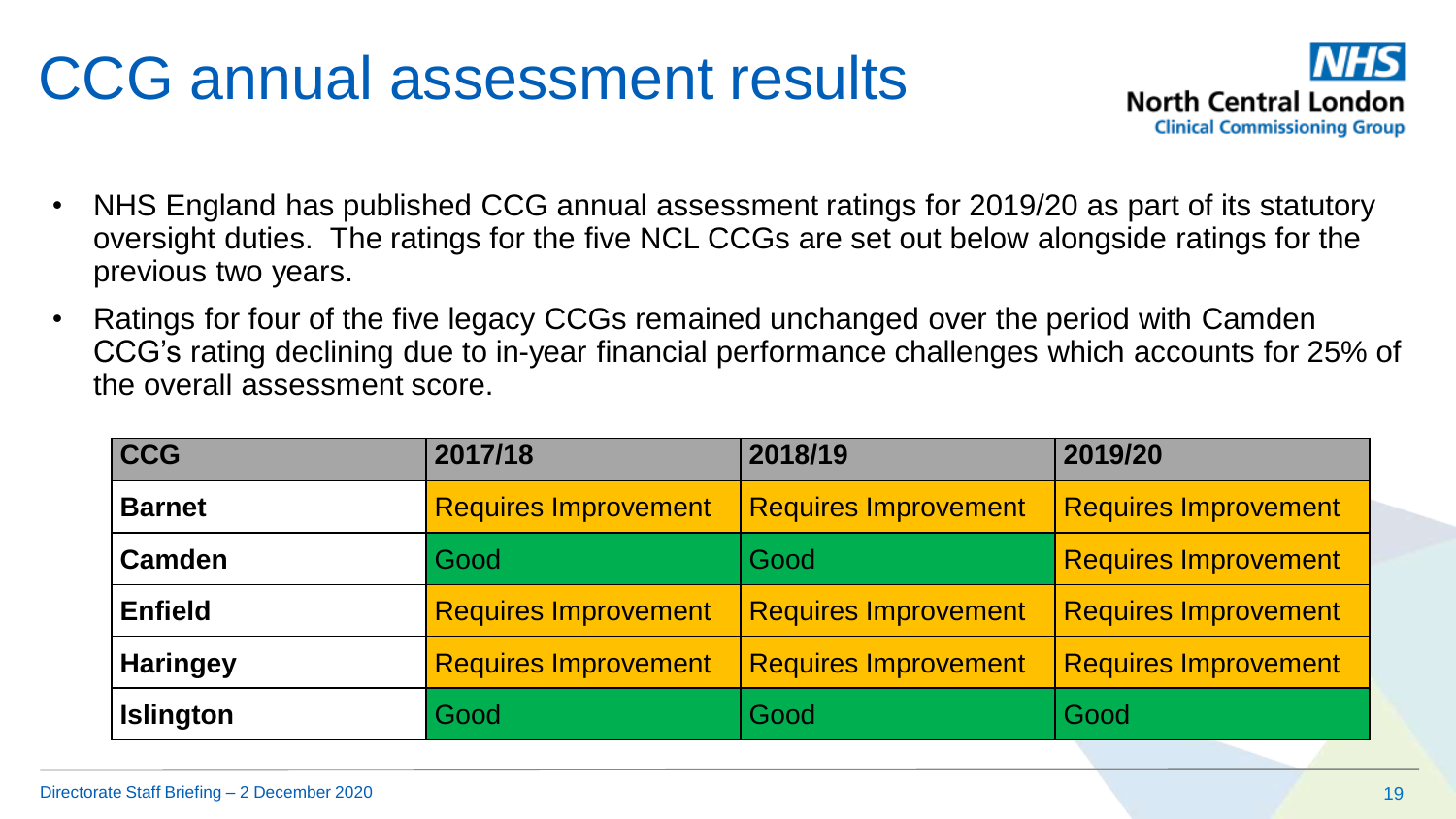### CCG annual assessment results



Assessments were based 50 indicators across three weighted domains – Finance, Leadership, and Other (including Performance and Outcomes).

#### Finance – 25% weighting

• In-year financial performance

#### Leadership – 25% weighting

• Quality of leadership (linked to financial performance)

#### Performance, Outcomes & Other – 50% weighting

- Integrated primary care and community services, primary care workforce
- Urgent and emergency care services
- Personalisation & choice
- Preventing ill health and reducing inequalities
- Care and outcomes for maternity, cancer, mental health, diabetes, LTC, dementia, LD & autism, and planned care access standards
- Probity and corporate governance,
- WRES, staff engagement
- Expenditure in areas with scope for improvement (RightCare)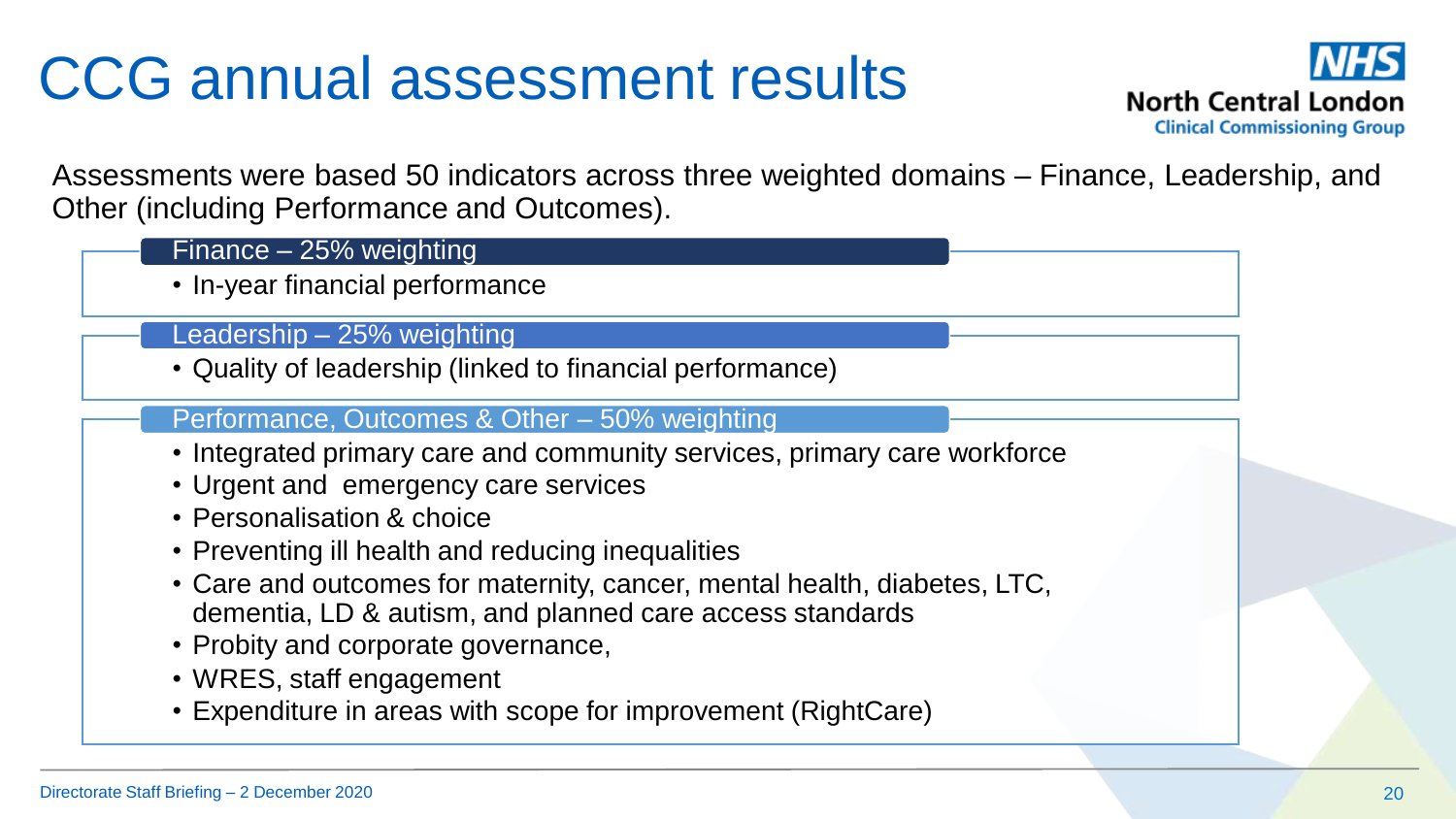#### Performance overview

- The supporting dataset used to assess CCGs is yet to be published.
- Below are some of the key areas where provisional data suggests the CCGs performed well, and areas where improvements are required.

#### **High performing areas in 2019/20**

- Maternity services quality improvement projects were launched last year to improve care.
- Cancer Services patients are detected early in NCL relative to other CCGs leading to better oneyear survival rates. Waiting times also improved in the later part of the year.
- Probity and governance arrangements
- Patient and Public Engagement
- Early diagnosis of dementia

#### **Work continues to further improve performance and outcomes for patients in these areas**

#### **Areas requiring improvement**

- Access to diagnostics services
- Primary care workforce
- Neonatal mortality rates
- Patient experience of GP services

**Plans are in place to delivery improvements in the areas identified including; Elective Recovery programme Delivery of Primary Strategy**

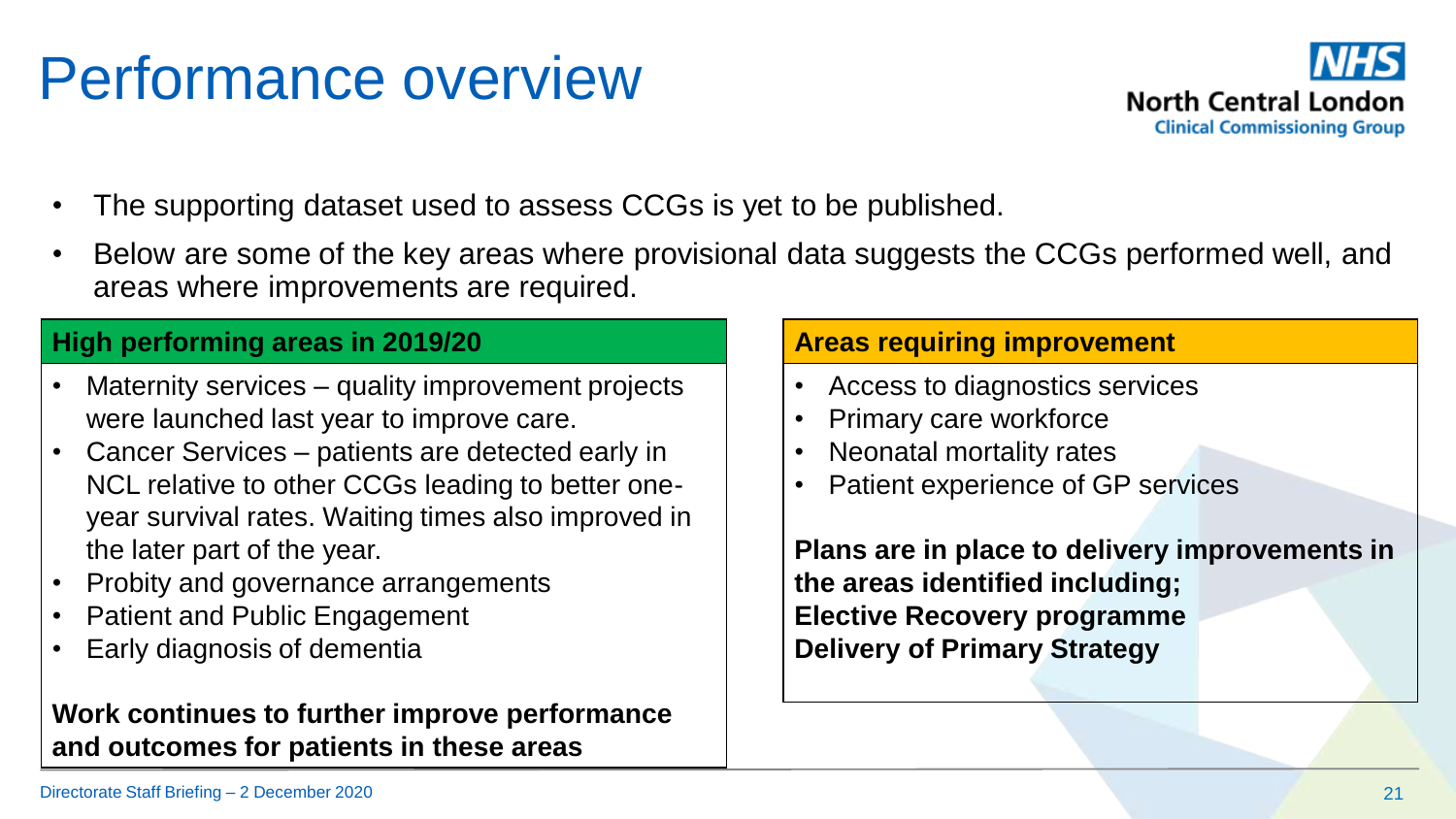

### NHS Annual Staff **Survey**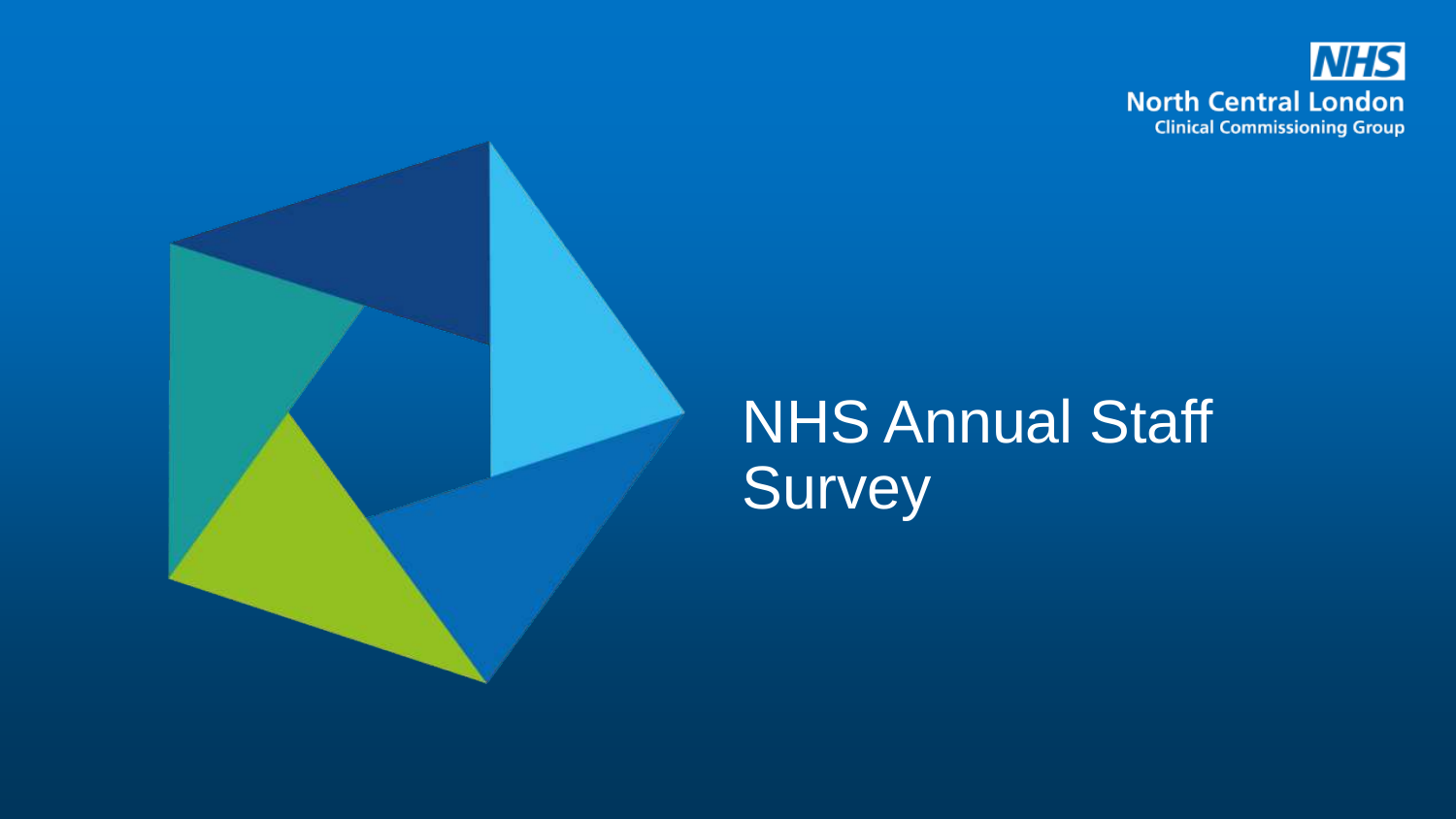# NHS Annual Staff Survey



- A huge thank you from the whole Executive Management team to all staff that took time to complete the NHS Annual Staff Survey.
- The overall response rate for North Central London CCG was 65.5%, which was up on last year.
- This year has been unlike any other in recent memory and the challenges we have faced have impacted each and every one of us.
- We hope that the results of the survey will help us to better understand where NCL CCG is achieving, and where we can improve in 2021.
- We will receive results of the survey in the new year (expected February/March) and EMT will work closely with the HR and OD team, as well as the Engaging Our People Forum and staff networks to make improvements where necessary.